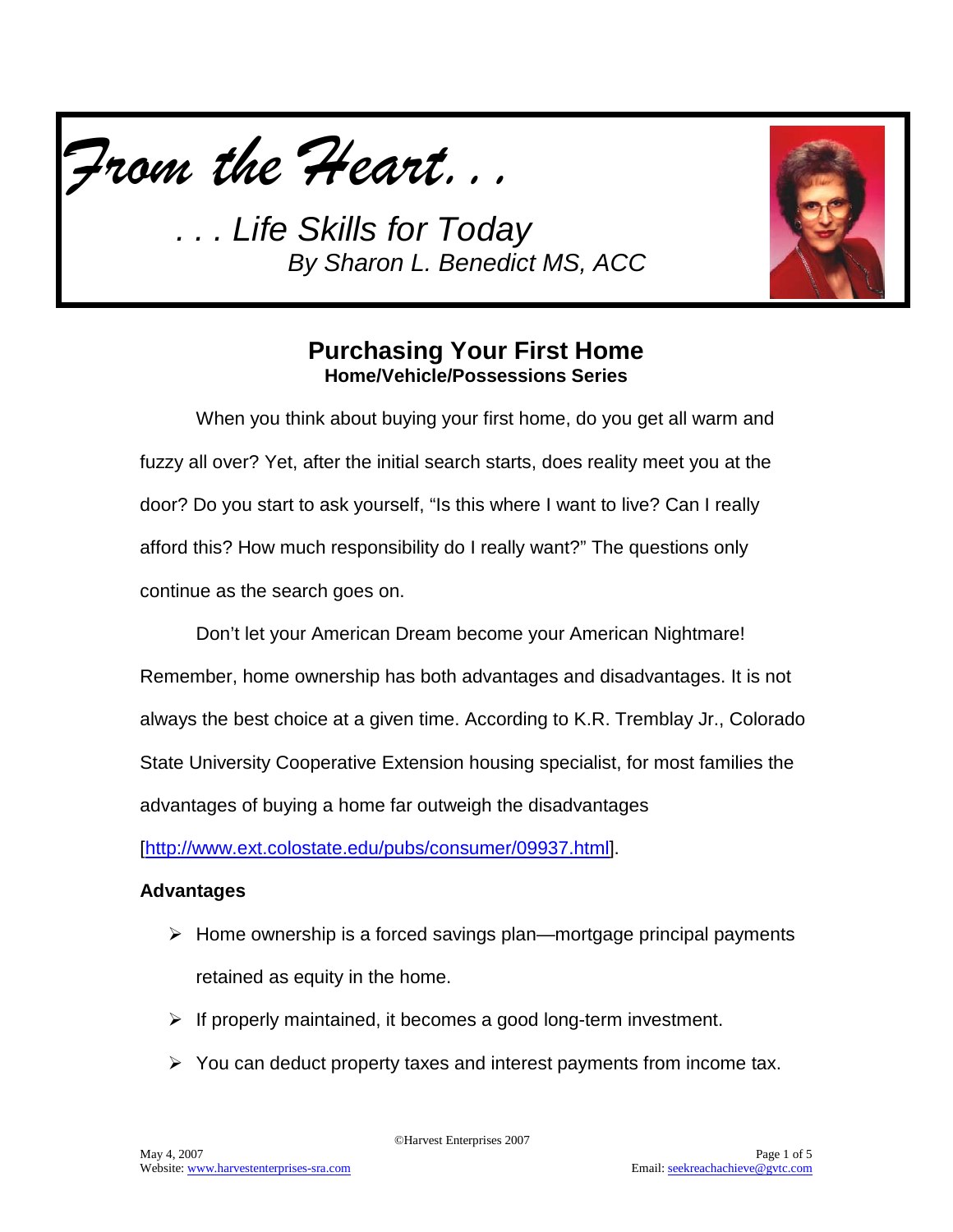- $\triangleright$  Because inflation causes prices and incomes to rise, over time mortgage payments become cheaper in "real" dollars.
- $\triangleright$  As equity builds, you can step up to a larger home or borrow against your home to finance large purchases.
- $\triangleright$  Home ownership can enhance your family's sense of control over your lives and environment, as well as promote stronger community ties.
- **You can customize the home to suit special needs and tastes.**

### **Disadvantages**

- $\triangleright$  Monthly payments (principal, interest, taxes and insurance) may be higher than rent payments, at least initially.
- $\triangleright$  You must pay for regular maintenance and periodic repairs. There is no landlord or manager to call if something goes wrong with your home.
- $\triangleright$  Owning is less flexible than renting; it's more difficult to pick up and move.
- $\triangleright$  Like any investment, there is no guarantee that its value will increase.

Here are five top questions from Quicken Loans (**[www.quickenloans](http://www.quickenloans/)**):

- 1. How long do you plan on living in the home?
- 2. Can the home meet your future needs?
- 3. What does your financial picture look like?
- 4. Where will the money come from?
- 5. Have you considered the ongoing costs of home ownership?

So, if you have already asked yourself some of these questions, you are on the right track.

### **How Long at the Homestead?**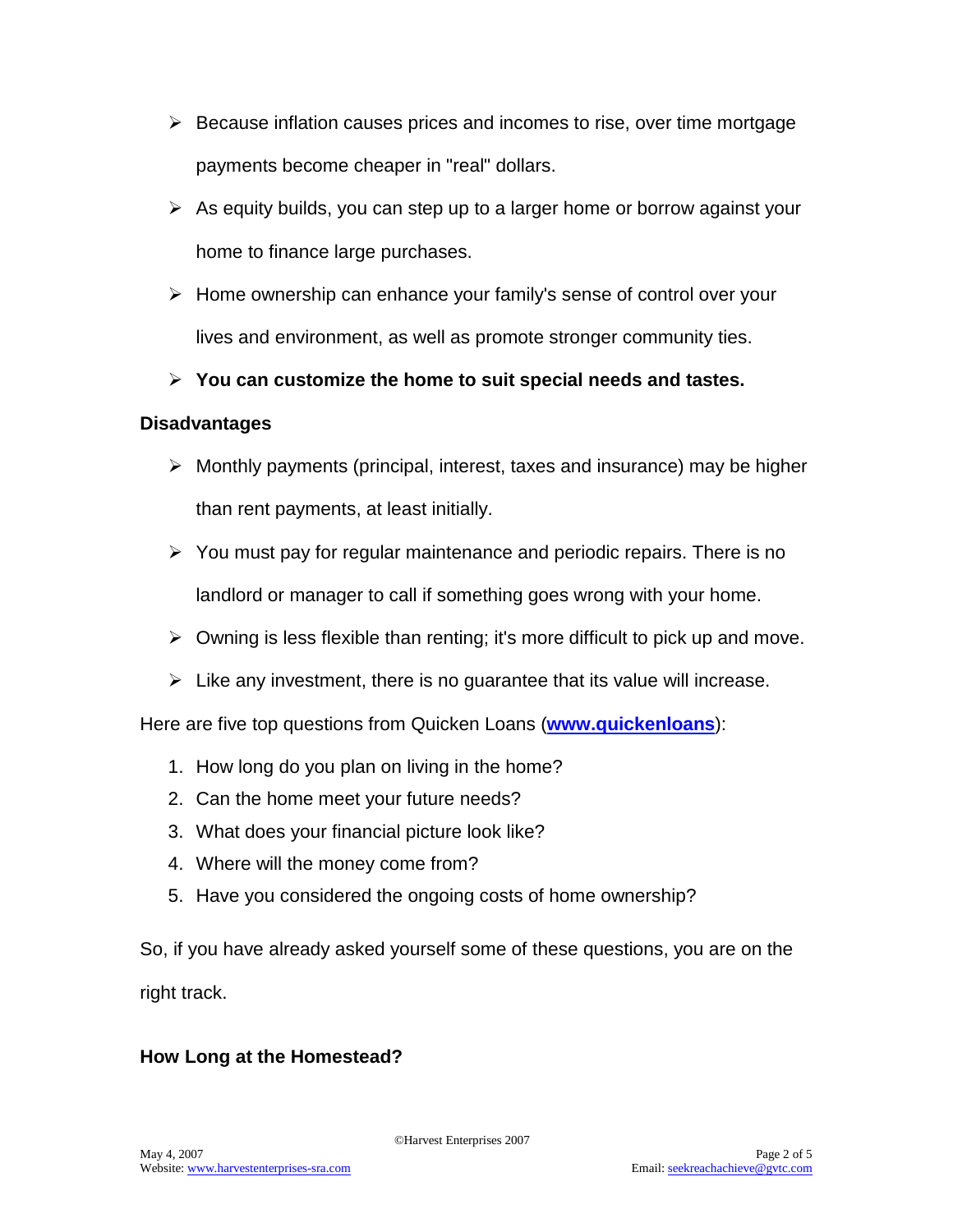Americans, on the average, live in their homes from seven to nine years. Some reasons for leaving may range from a job change, a income step-up to a larger/more expensive home, and sadly divorce or death in the family. The short time you live in that home, the less time there is for the value to appreciate in order to recover the buying and selling costs. If you live in an area where appreciation averages 5% per year, plan to stay in your home for at least three to four years. With economic upturn, it may take less time; if a downturn happens, it will take longer. A choice of a mortgage package will also depend on how long you intend to live in your home—fixed or adjustable rates with lower payment options.

#### **Does it Meet Your Future Needs?**

As you can imagine, finding a home and a home loan that meets your current and future needs are important decisions to your overall life goals. This is particular true if you are planning to have children, or start a business. Wise planning will help you save on your finances and avoid added stress in the long run.

#### **Can You Afford It?**

Just about any lending company will find a way to set you up with some type of loan. However, be cautious about stepping out beyond your means. If you do, your good credit rating will take a dive, or the already poor credit rating will hike your loan rates and fees up big time. Even if you are sure you will get that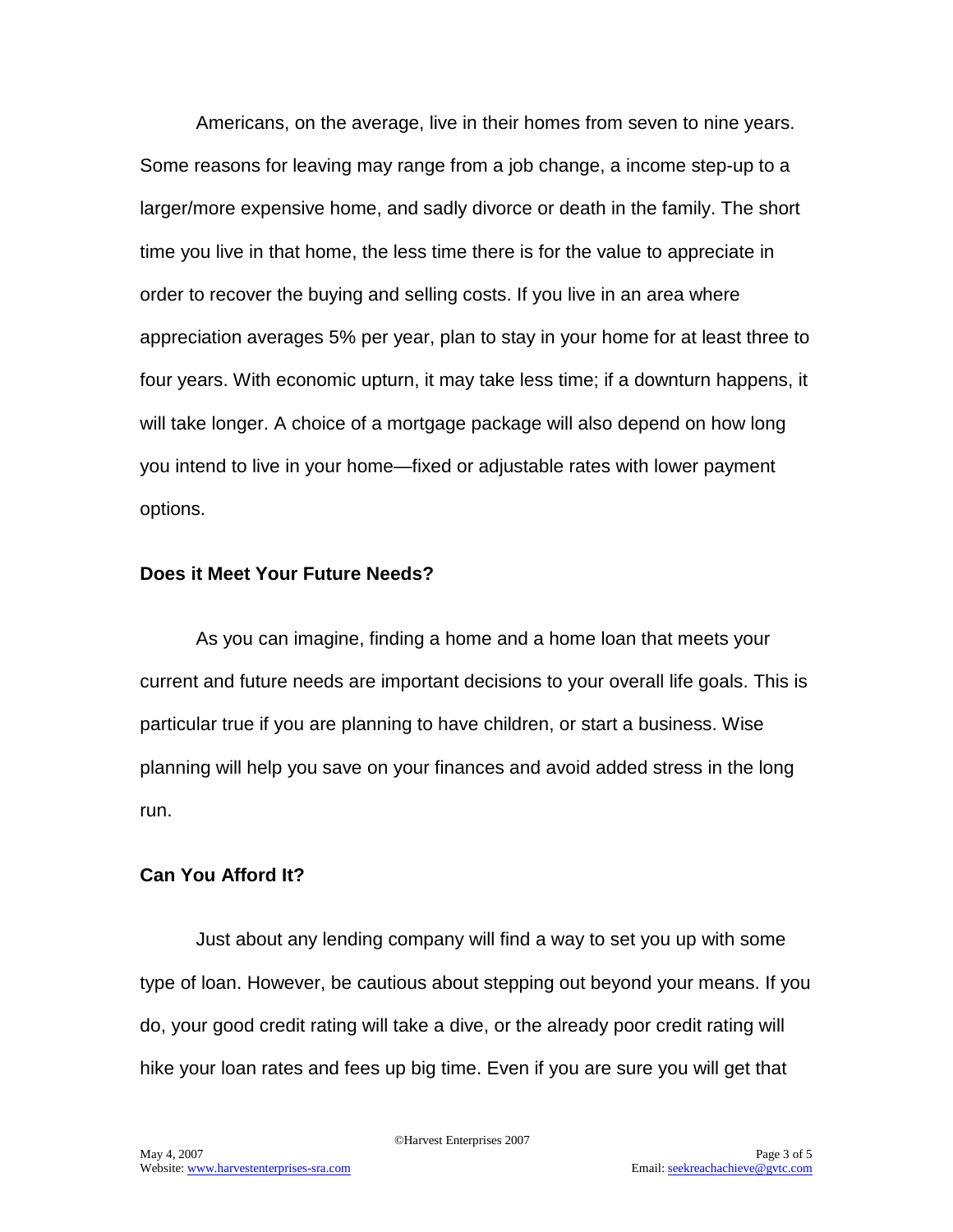raise next year, consider well any financial strain that may occur if you don't get the raise.

Quicken Loans again suggest following the "28/36" rule. This means your monthly housing costs shouldn't exceed 28% of your monthly income. In addition, your total debt payments should not exceed 36% of your total monthly income. Yet, you may be able to find a workable plan customized to your assets, credit history, job potential and other factors. Although not typically recommended, some lenders use a ratio that are 40-60% or higher.

#### **Where Does the Down Payment Come From?**

The first question to ask yourself here is, "How much can I afford to shell out for my down payment and closing costs?" You don't always have to put a large down if you are a good credit risk, and can afford the monthly payments. There are zero down and low down payment home loans out there.

### **Can You Afford To Take Care Of It?**

Here are the added basic costs to your mortgage payment—maintenance, improvements, taxes and insurance. Then possibly add a monthly/yearly homeowner's association fee. Be sure to stay within the overall costs you can routinely afford each month.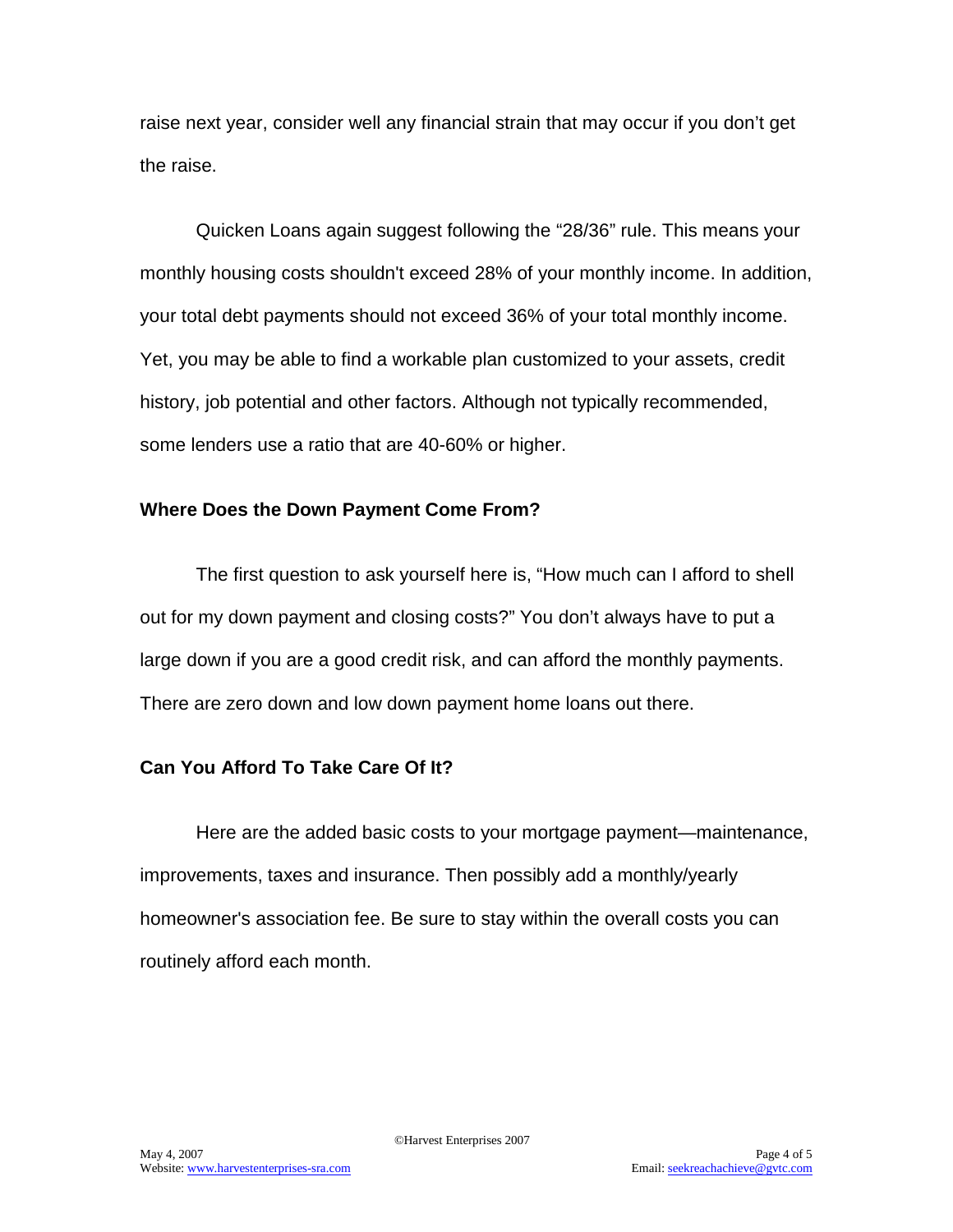As you consider these five questions for your own home shopping adventure with the advantages and disadvantages, next week's article will offer more essential tips for buying your first home.

#### **Book Resources:**

Bell, W. F. (2001). How to get the best home loan. New York: John Wiley & Sons.

Cauldwell, R. (2001). Inspecting a house. Newton, CT: Taunton.

Carlson Dunlap and Associates. (2004). Inspecting a house. Chicago: Dearborn.

Fields, A., & Fields, D. (2002). Your new house. Boulder, CO: Windsor Peak.

Friedman, J. P., & Harris, J. C. (2001). Keys to mortgage financing and refinancing.

Irwin, R (2004). Home closing checklist. New York: McGraw-Hill.

Irwin, R. (2005). Tips and traps for new home owners. New York: McGraw-Hill.

Lank, E., & Amoruso, D. (2001). The homebuyer's kit. Chicago: Dearborn.

Summers, D. (2003). How to buy your first home. Naperville, IL: Sphinx.

Tribble, M. (2004). My home workbook. New York: Sterling.

Weiss, M., & Reyis, R. (2003). The everything homebuying book. Avon, MA: Adams Media.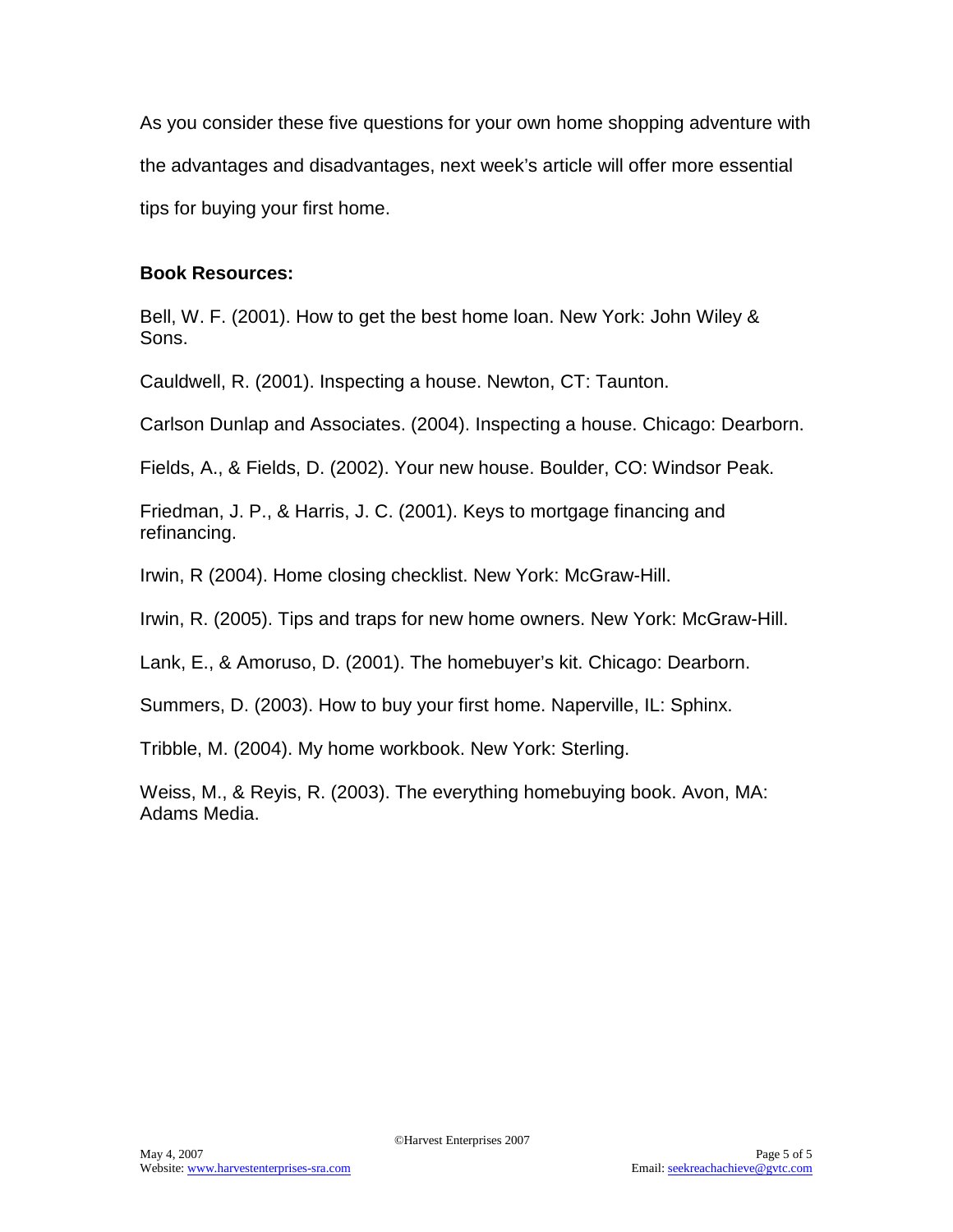

*. . . Life Skills for Today By Sharon L. Benedict MS, CLC*



# **First Home Buying Tips Home/Vehicle/Possessions Series**

Francois de La Rochefoucauld, French author and moralist of the 17<sup>th</sup>

century, asks us look beyond our first dream house before buying.

### **"Before we set our hearts too much upon anything, let us examine how happy those are who already possess it."**

So, before you begin to visit all those gorgeous open house models, visit friends

and family who have gone before you with their first home buying adventure.

What you will hear and discover can be a real eye opener! Then, if you are still

excited about your first dream home, start working on these nine steps to buying

your first home offered by the US Department of Housing & Urban Development

(HUD) (*<http://www.hud.gov/buying/index.cfm>***):**

### **Step 1: Figure out how much you can afford**

What you can afford depends on your income, credit rating, current

monthly expenses, down payment and the interest rate.

- Use the HUD calculator online to get a glimpse into how much home you can afford along with visiting a lender to see real numbers
- Buying vs. Renting—which option is best for you at this time in your life.
- How much of a down payment and/or closing costs can you afford? Check out HUD links to home buying programs.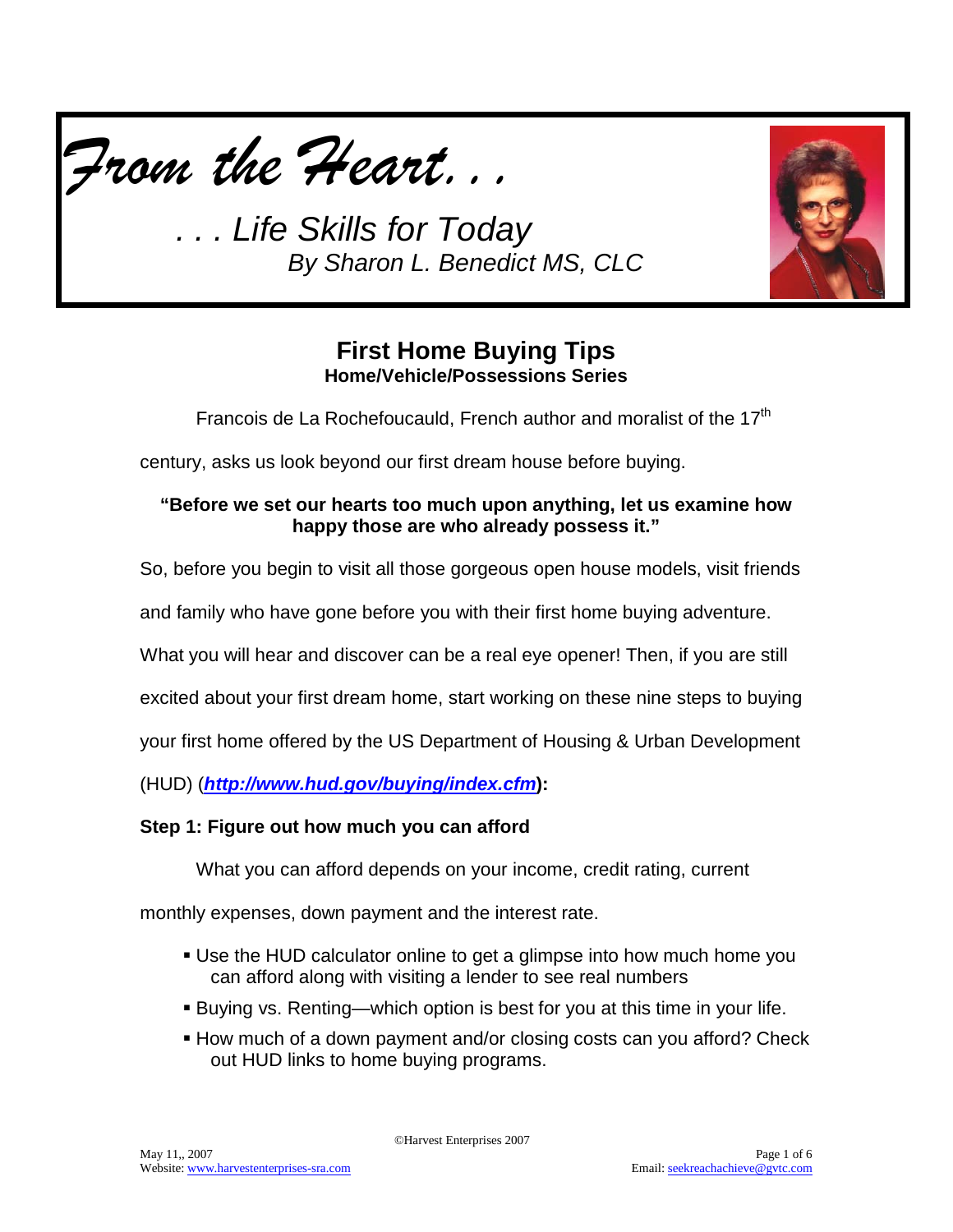HUD sponsors housing counseling agencies throughout the country that can provide advice on buying a home, renting, defaults, foreclosures, credit issues, and reverse mortgages.

#### **Step 2: Know your rights**

Check out fair housing rights and responsibilities, RESPA requirements, borrower's rights, and predatory lending fraud. RESPA is a HUD consumer protection statute requiring that consumers receive disclosures on closing costs and settlement procedures at various times in the transaction and outlaws kickbacks that increase the cost of settlement services. This statute helps you become a savvier home buying consumer.

### **Step 3: Shop for a loan**

Save money by doing your homework. Take the time to look for the best mortgage; shop around. Talk to several lenders, compare costs and interest rates, negotiate to get a better deal. Consider getting pre-approved for a loan. Check out FHA loans and interest-only ones.

**Caution:** When buying a house, you must decide if an interest-only mortgage payment (an I-O mortgage or an adjustable-rate mortgage-ARM—with the option to make a minimum payment is right for you.

Lenders have a variety of names for these loans, but keep in mind that with I-O mortgages and payment-option ARMs, you could face "payment shock." Your payments may go up considerably, even double or triple, once the interestonly period ends. "In addition, with payment-option ARMs you could face negative amortization. Your payments may not cover all of the interest owed. The unpaid interest is added to your mortgage balance so that you owe more on your mortgage than you originally borrowed. Be sure you understand the loan terms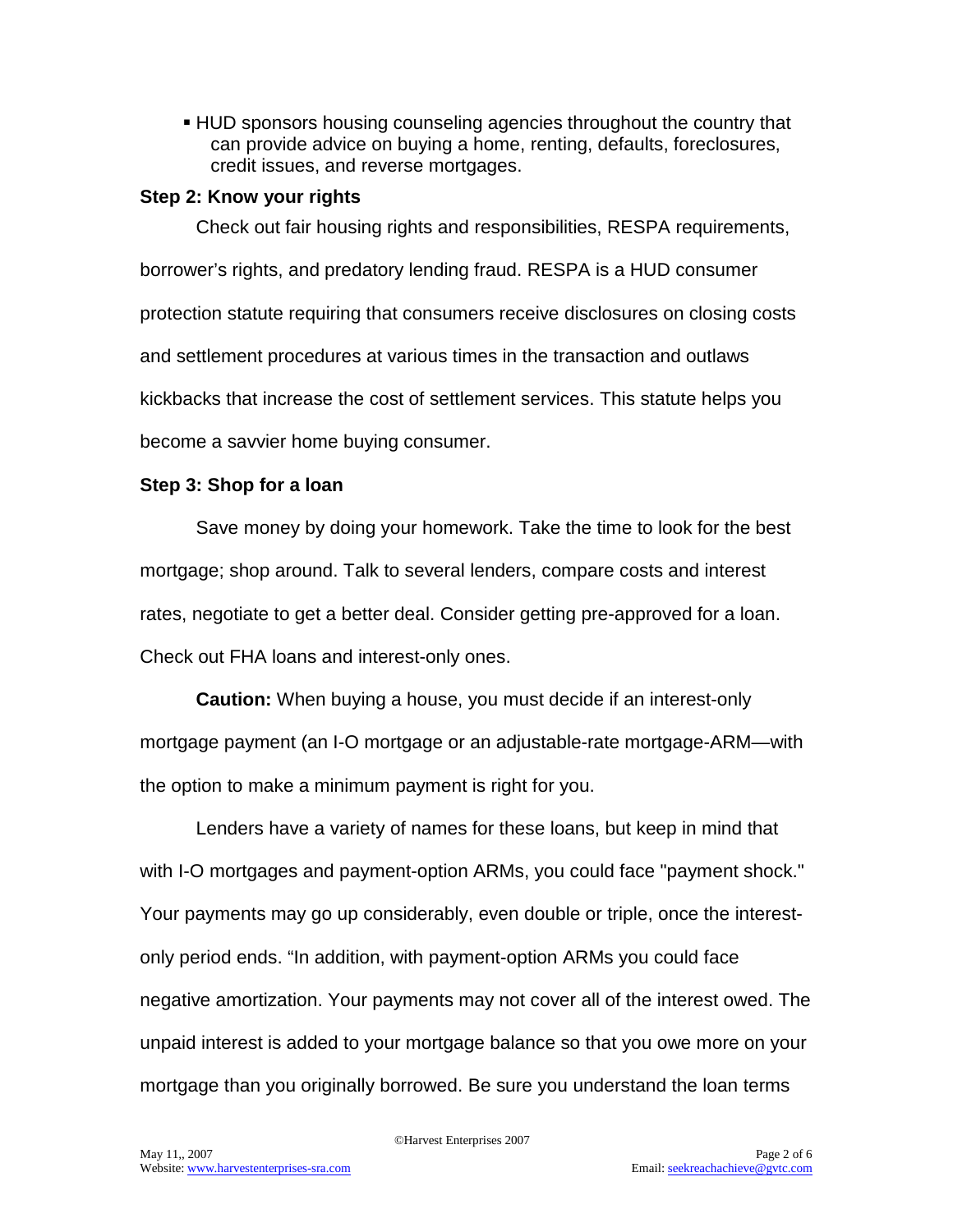and the risks you face. And be realistic about whether you can handle future payment increases. If you're not comfortable with these risks, ask about another loan product."

#### **Step 4: Learn about home buying programs**

In addition to HUD's mortgage insurance programs, there may be programs sponsored by your state/local government or other organizations. Go to the HUD website and select the state that interests you. HUD has a number of programs such as Good Neighbor Next Door (formerly known as Teacher/Officer/Firefighter), Next Door Hurricane Evacuees discounted sales, Homeownership for public housing residents, and Indian Home Loan Guarantee Program (Section 184).

HUD also recommends FHA loan programs that offer lower down payments, lower closing costs, easier credit qualifications, and are a good option for first-time homebuyers, fixer-uppers, energy efficient improvements, financial help for seniors, even those who want to purchase a manufacture or mobile home.

### **Step 5: Shop for a home**

You can utilize HUD links in your choice of real estate agents, fill out the pdf "**Wish List**" and **Home-shopping Checklist**, and links to homes for sale. You can also learn the facts and the pitfalls of fixer-uppers & home improvements. If you have an interest in either purchasing a manufactured/mobile home, there are additional links, basic tips and cautions.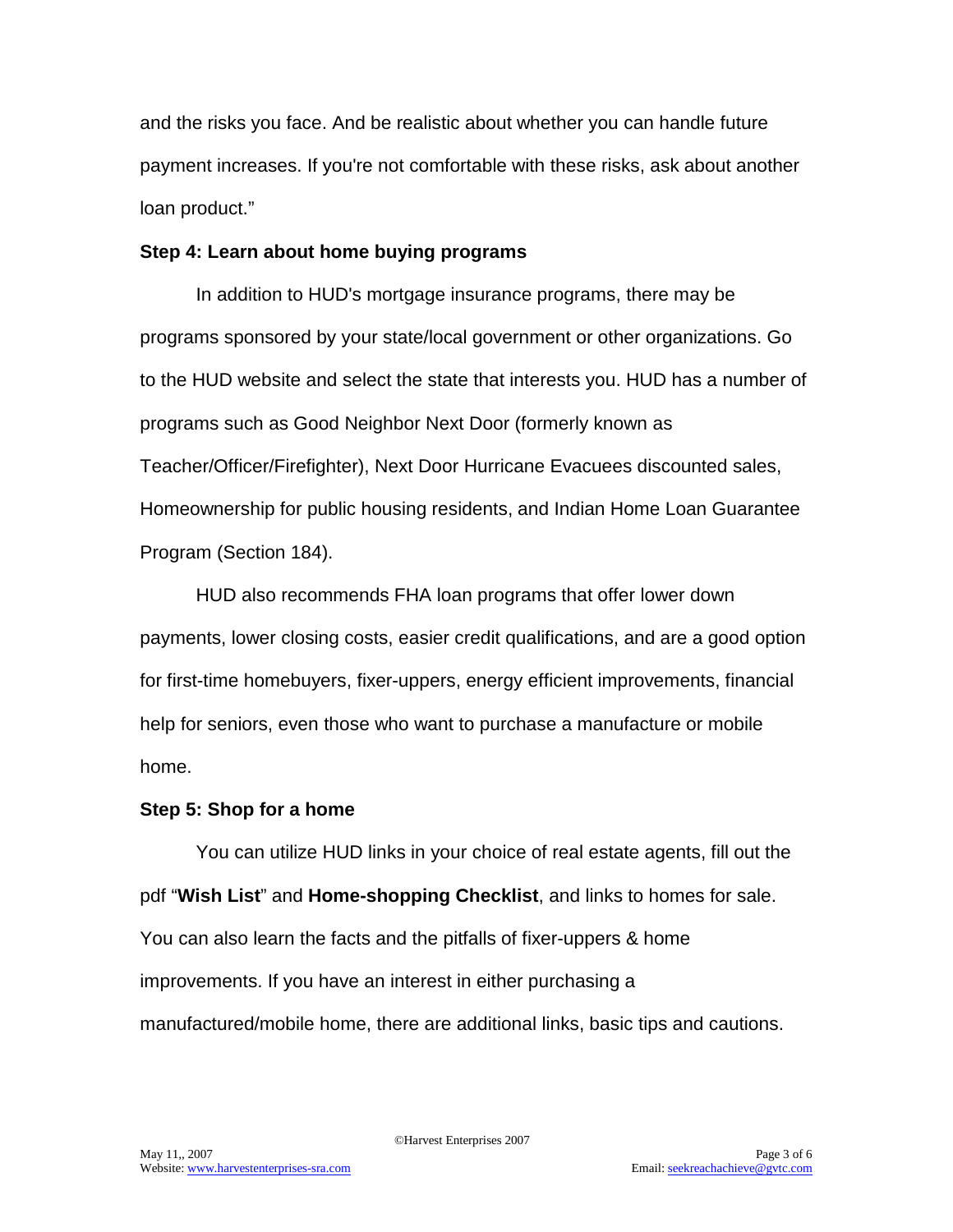If you are thinking about building a home, there are things you need to

know—i.e. Minimum property standards, Do's and don'ts of land sales, and

resources for consumer agencies, and choosing a homebuilder.

### **Step 6: Make an offer**

Discuss the process with your real estate agent. If the seller counters your

offer, you may need to negotiate until you both agree to the terms of the sale.

Your purchase contract must be in writing. Oral contract are unenforceable in

court. Real estate purchase contract forms are not "standard"; each one is

unique. Some states have certain forms or terms that must accompany

residential sales contracts. Yet, you can add terms you want as the buyer or

seller. Some essentials to study online (summarized from HUD external link):

- **Consider who wrote the form**—Many of the forms prepared by the National Association of Realtors have hidden clauses which are antiseller, anti-buyer or both. They are written with the primary goal of getting the sale closed.
- **Don't be afraid to cross out the printing you don't like**—Just because something is printed on a purchase contract doesn't mean you must accept it. Either cross it out or modify and initial the change to meet your wishes. Don't hesitate to take the form to your attorney—preferably an experienced real estate attorney for advice.
- **A confused mind says "no"**—Buying a home is confusing enough, but reading and understanding the purchase contract plus other required paperwork can be overwhelming, many say "I want to think it over." They are really saying they are either overwhelmed by the complexity of the forms or they don't understand something and are reluctant to admit it.
- S**tart with a good printed residential contract**—Virtually any printed residential purchase contract can be easily adapted to include all the essentials of a fair agreement for both buyer and seller.
- **Watch out for forms with the printed name of the realty brokerage in the contract—**Read these forms especially carefully because they may be very pro-agent. Some of these contracts obligate the parties to use brokerage-affiliated services such as for mortgages, homeowners insurance, termite and/or professional inspections, legal, title insurance and escrow services. Look for hidden fees in these brokerage-prepared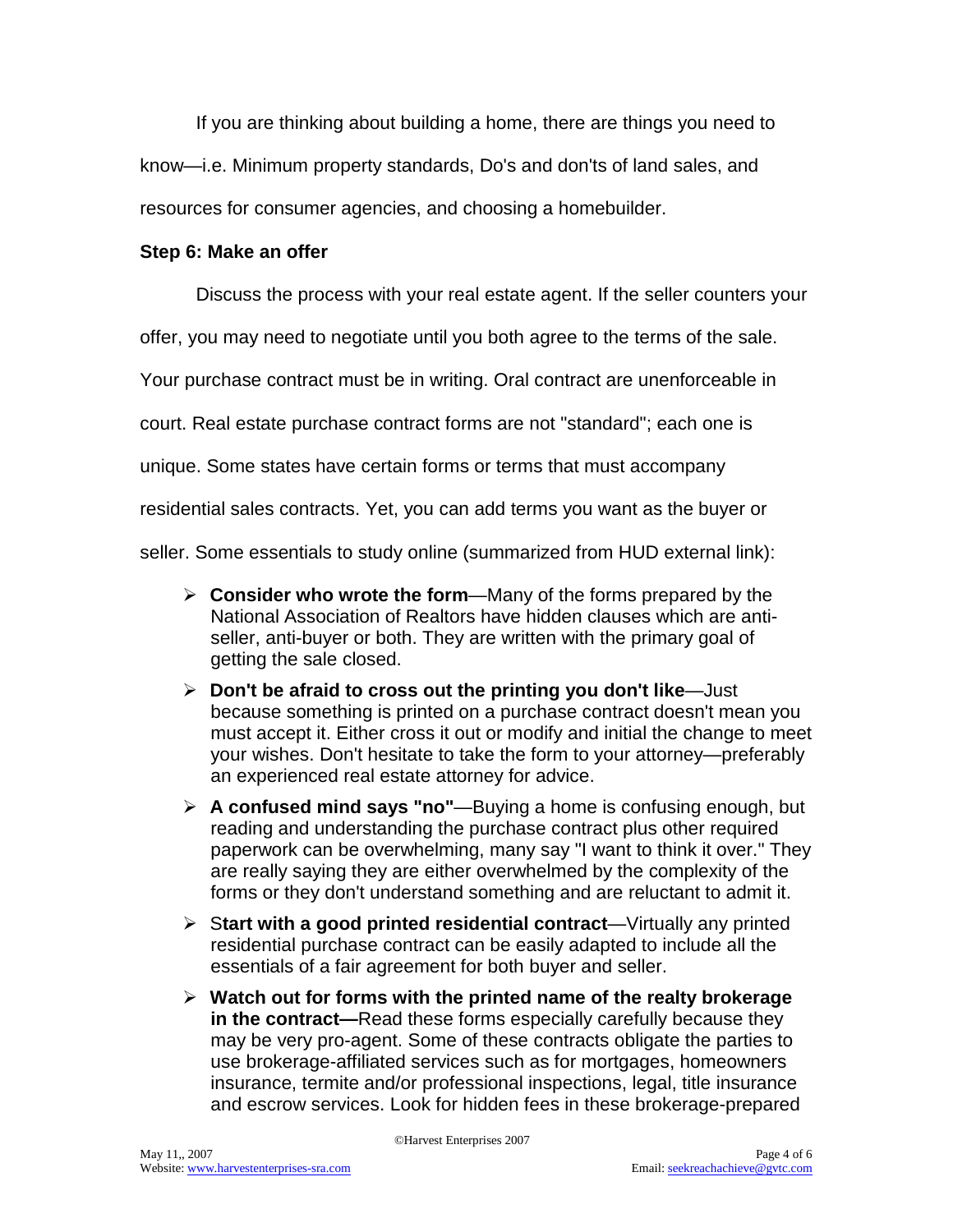agreements, such as a fee to the broker for "document preparation" in addition to the sales commission!

#### **Step 7: Get a home inspection**

Make your offer contingent on a home inspection. An inspection will tell

you about the condition of the home, and can help you avoid buying a home that

needs major repairs. The home inspector does not estimate the value of the

house. However, the inspector will:

- $\triangleright$  Evaluate the physical condition: the structure, construction and mechanical systems.
- $\triangleright$  Identify items that should be repaired or replaced.
- $\triangleright$  Estimate the remaining useful life of the major systems (such as electrical, plumbing, heating, air conditioning), equipment, structure and finishes.

#### There are **ten questions to ask your inspector** (details on HUD website):

- 1. What does your inspection cover?
- 2. How long have you been practicing in the home inspection profession and how many inspections have you completed?
- 3. Are you specifically experienced in residential inspection?
- 4. Do you offer to do repairs or improvements based on the inspection?
- 5. How long will the inspection take?
- 6. How much will it cost?
- 7. What type of inspection report do you provide and how long will it take to receive the report?
- 8. Will I be able to attend the inspection?
- 9. Do you maintain membership in a professional home inspector association?
- 10.Do you participate in continuing education programs to keep your expertise up to date?

#### **Step 8: Shop for homeowners insurance**

Lenders require that you have homeowners insurance. Be sure to shop

around to potentially save hundreds of dollars a year. Remember, flood and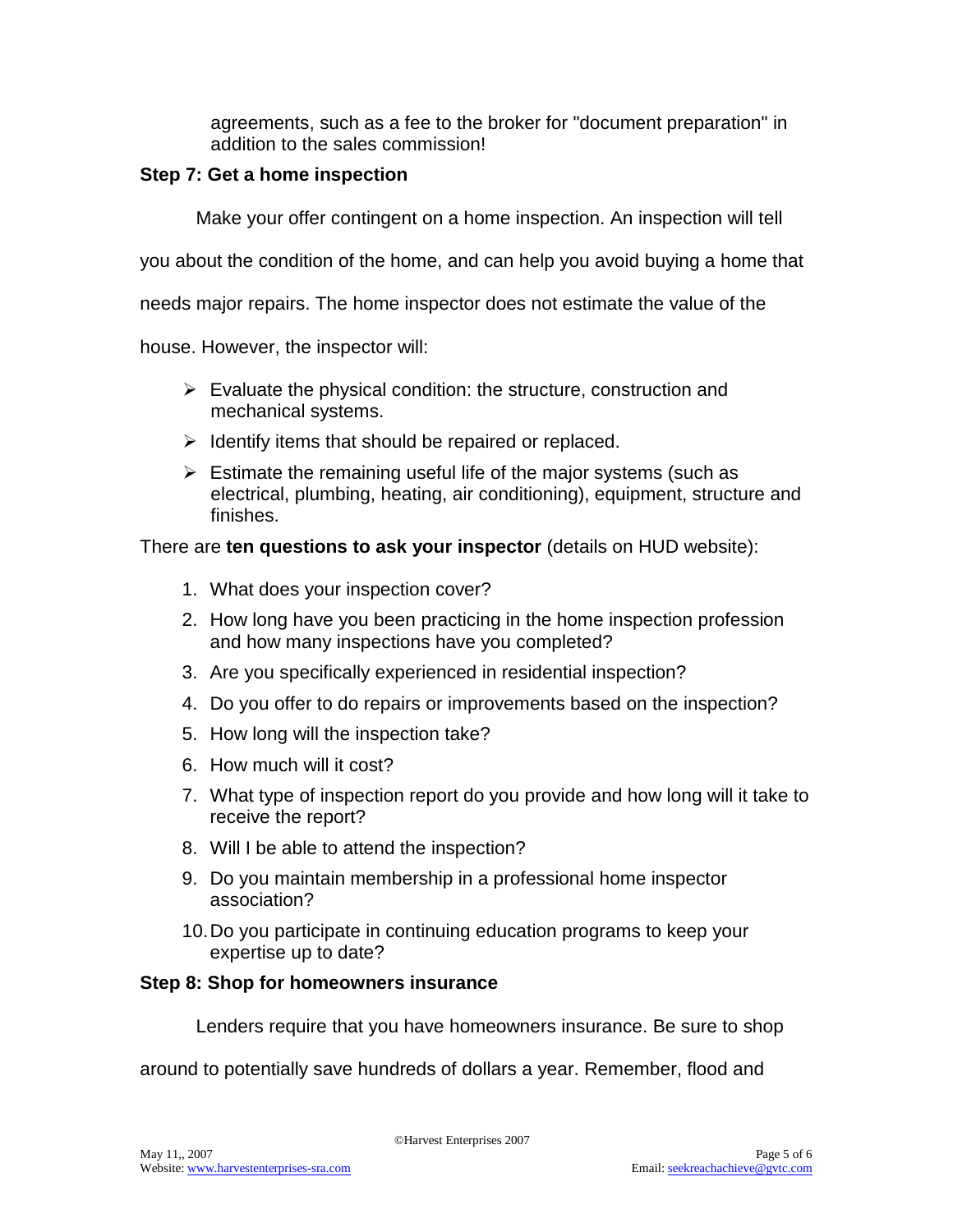earthquake damage are usually not standard on homeowners policies [\(www.floodsmart.gov\)](http://www.floodsmart.gov/). Find out 12 ways you can lower your insurance costs at [http://www.pueblo.gsa.gov/cic\\_text/housing/12ways/12ways.htm.](http://www.pueblo.gsa.gov/cic_text/housing/12ways/12ways.htm)

### **Step 9: Sign papers**

You're finally ready to go to "settlement" or "closing." Be sure to read everything and review the many helpful HUD links & checklist before you sign on the dotted line!

Then, congratulations are in order! Now, you have the privilege of taking care of your castle!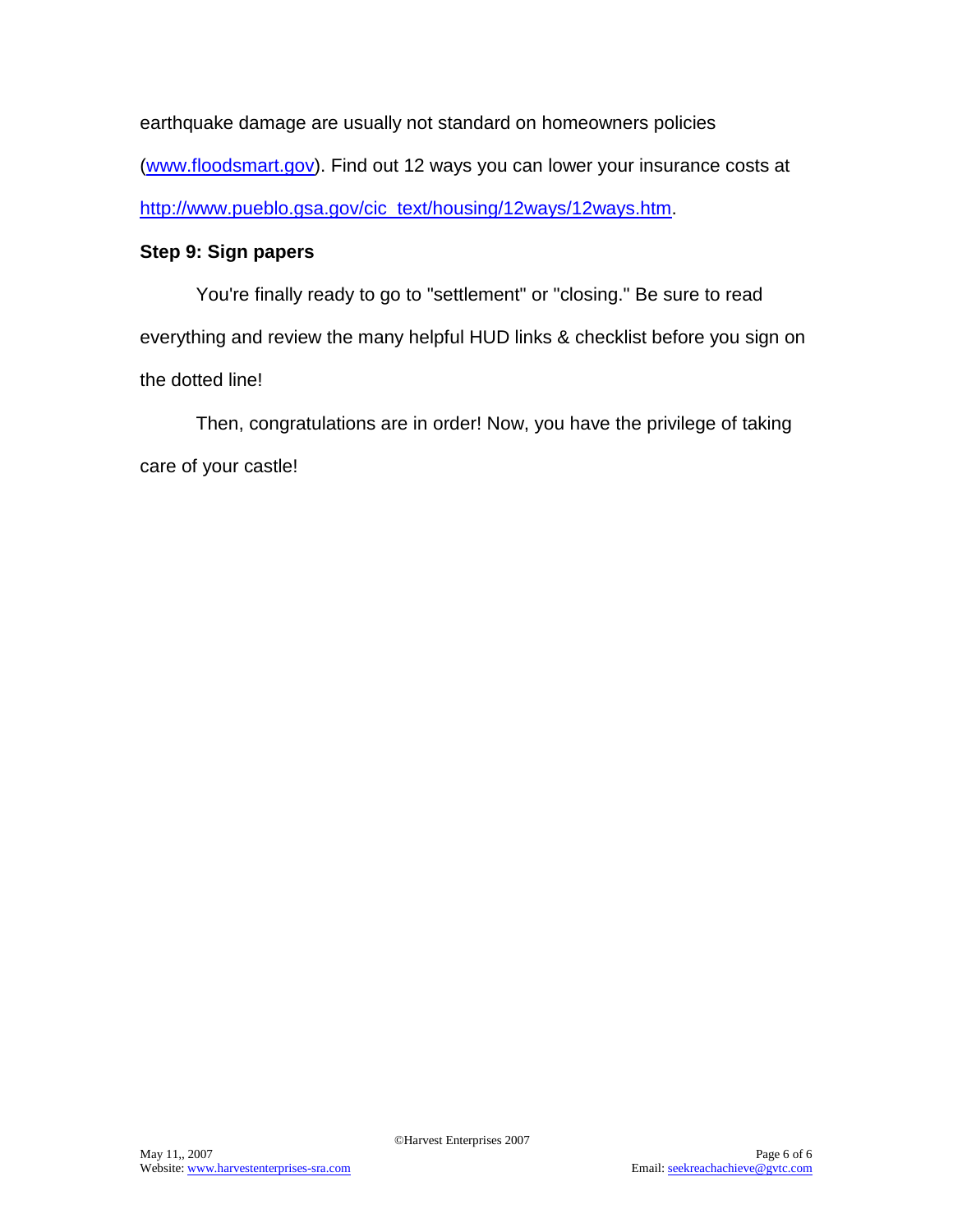

*. . . Life Skills for Today By Sharon L. Benedict MS, CLC*



## **Home Buying Wish & Checklist Home/Vehicle/Possessions Series**

From last week's article on buying your first home, the Department of

Housing and Urban Development (HUD) offered 9 home buying steps:

Step 1: Figure out how much you can afford Step 2: Know your rights Step 3: Shop for a loan Step 4: Learn about home buying programs Step 5: Shop for a home Step 6: Make an offer Step 7: Get a home inspection Step 8: Shop for homeowners insurance Step 9: Sign papers As part of those steps, you basically need to plan and save. Consider every possible obstacle to plan for—such as high costs, credit, insufficient funds, long-term affordability. Get a copy of your full credit report, not just the score from all three major agencies—Experian, Equifax, TransUnion. See if you have any errors in each report and get them corrected ASAP.

Pre-qualify for a mortgage to see how your home fits your budget. Compare loans with required down, contract rate and annual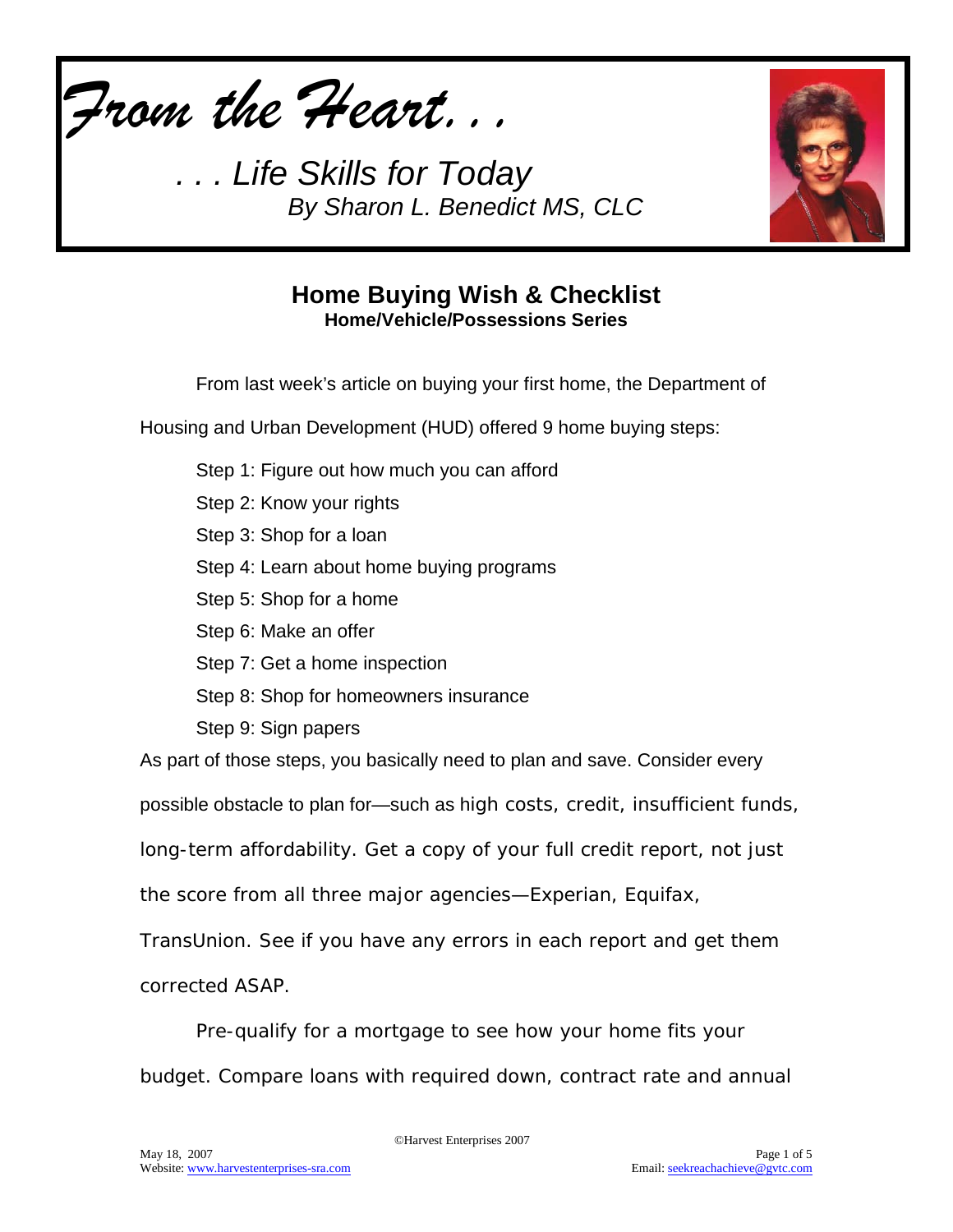percentage rate (APR), conditions for locking in an interest rate,

application and origination fees, term of loan, loan and closing costs rollover into loan. Check out government and local housing agency programs for first-time & low-moderate income buyers. Select a real estate agent and start home shopping.

This is where we get to step 5: Shop for a home—where HUD's **Wish List and Checklist** will help you get started and stay focused. Yet, I believe the basics of their Wish List really belongs with step 1—Figure out how much you can afford. **A few considerations on that Wish List are**:

- 1. What part of town (or country) do you want to live in?
- 2. What price range would you consider? No less than but no more than
- 3. Are schools a factor and, if so, what do you need to take into consideration (e.g., want specific school system, want kids to be able to walk to school, etc.)?
- 4. Do you want an older home or a newer home (less than 5 years old)?
- 5. What kind of houses would you be willing to see?
- 6. One story 2 story split foyer bi-level tri-level townhouse or condo mobile home
- 7. What style house appeals to you most? contemporary traditional southwestern colonial no preference
- 8. How much renovation would you be willing to do? A lot A little None!
- 9. Do you have to be close to public transportation? yes no
- 10.Do you have any physical needs that must be met, such as wheelchair access? Yes No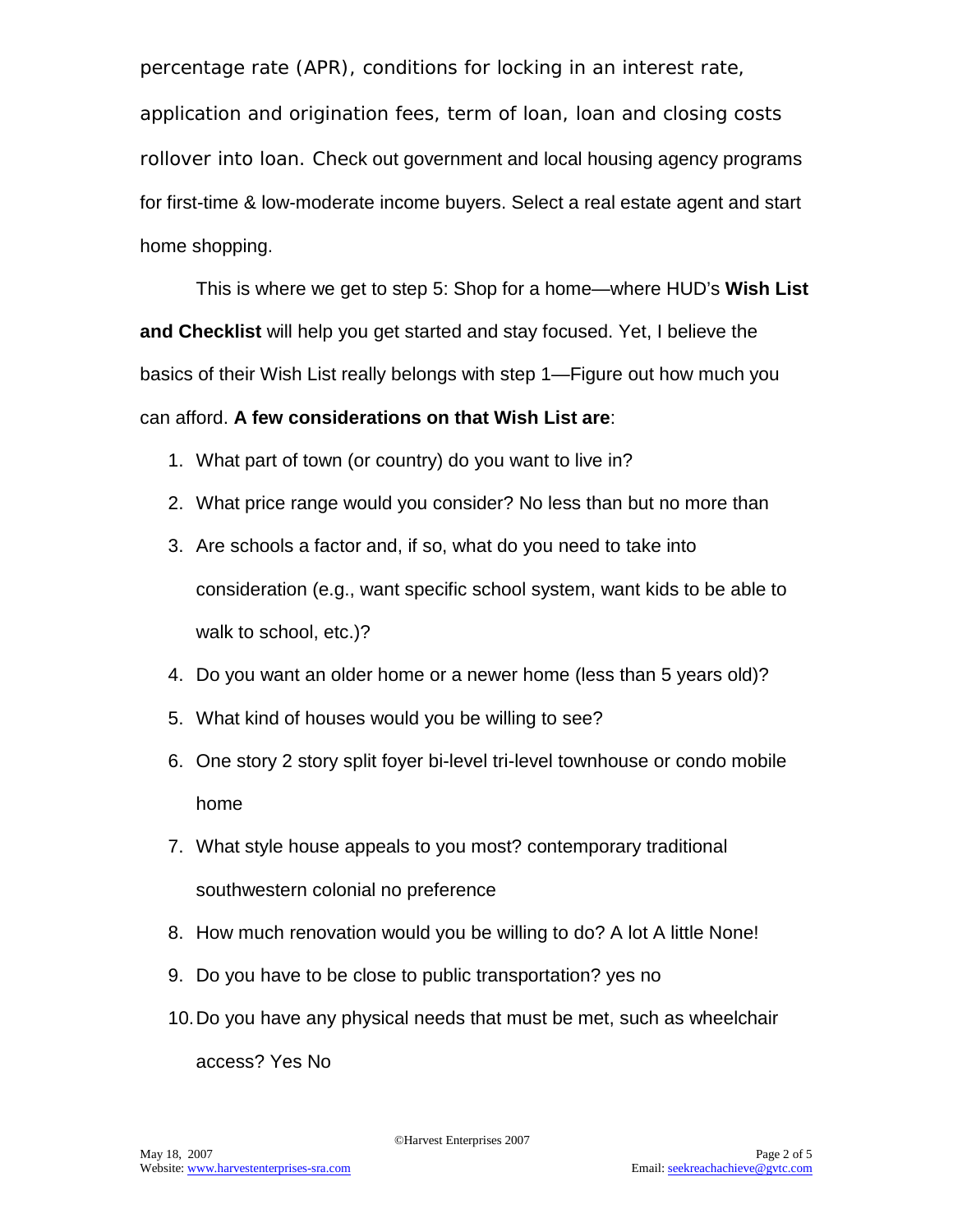11.Do you have any animals that will require special facilities? Yes No. If so, what?

The wish list goes on with what you want and can afford—the lot, must have/like to have, yard, fencing, garage, patio/deck, pool, outdoor spa, extra parking, other buildings (barn, shed, etc.), special view; then the interior—number of bedrooms, bathrooms, square footage, features such as A/C, carpet, tile/hardwood floors, kitchen, separate dining room, formal living room, family room, great room, separate den or library, basement, separate laundry room, fireplace, workshop, no interior steps, "In-law" apartment, indoor spa, lots of windows, community association and amenities

When touring homes, the **HUD Checklist** will help you answer the most important question of all: Can you and your family be happy living in this home? Remember to be realistic. HUD suggests you make several copies of this checklist and fill one out for each home you tour. You will mark *good, average, poor.* Then look over your Wish list ratings for easy comparison. Here's a sample of features to rate (go to website link to download pdf forms for both Wish List & Checklist):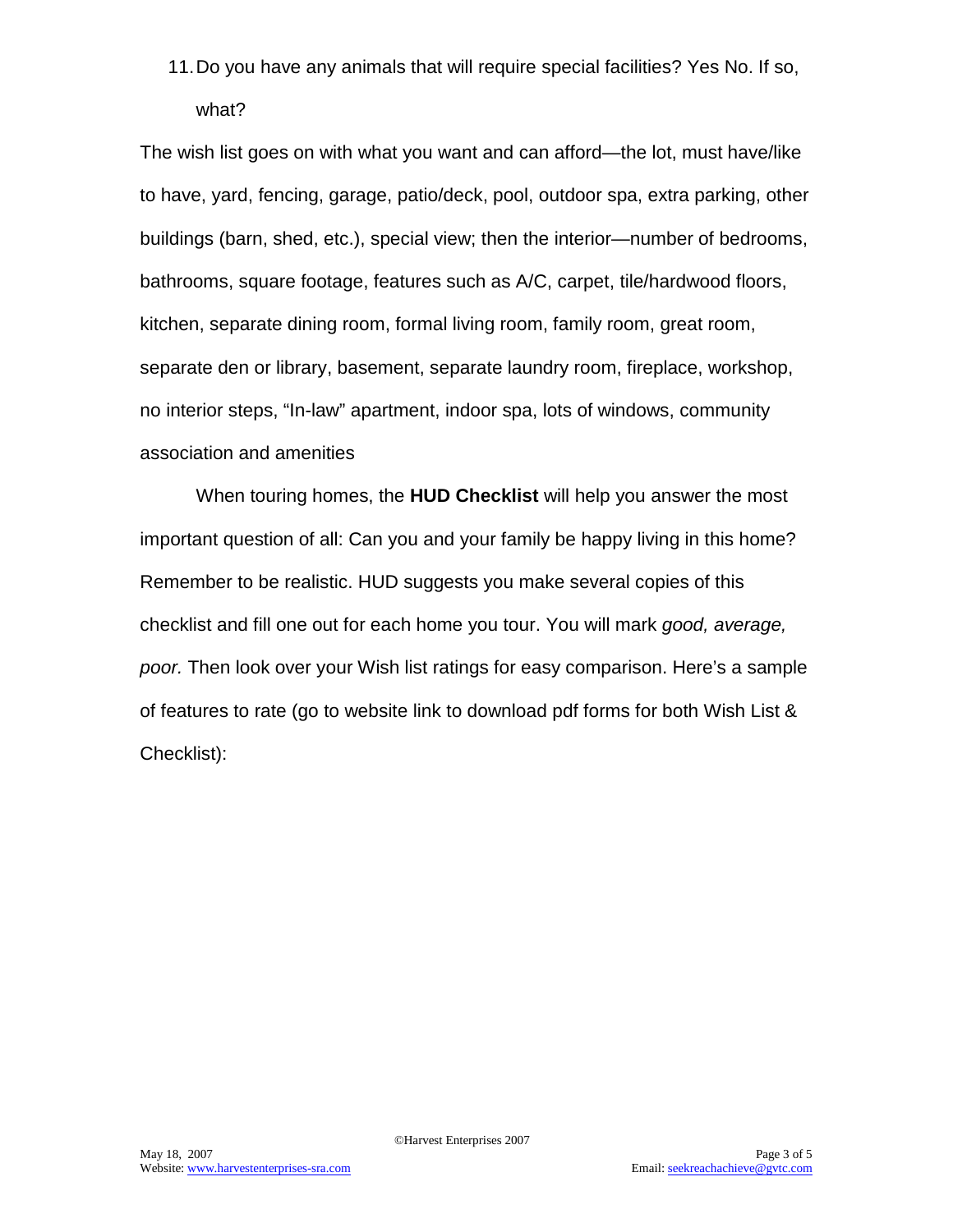| <b>Home Buying Checklist</b>                                                                                                                                                                                                                                                                                                                                                                                                       |                                                                                                                                                                                                                                                                                                                                                                 |                                                                                                                                                                              |                                                                                                                                                                                                                                                   |
|------------------------------------------------------------------------------------------------------------------------------------------------------------------------------------------------------------------------------------------------------------------------------------------------------------------------------------------------------------------------------------------------------------------------------------|-----------------------------------------------------------------------------------------------------------------------------------------------------------------------------------------------------------------------------------------------------------------------------------------------------------------------------------------------------------------|------------------------------------------------------------------------------------------------------------------------------------------------------------------------------|---------------------------------------------------------------------------------------------------------------------------------------------------------------------------------------------------------------------------------------------------|
| THE HOME<br>Square footage<br>Number of bedrooms<br>Number of baths<br>Practicality of floorplan<br>Interior walls condition<br>Closet/storage space<br><b>Basement</b><br>Fireplace<br>Cable TV<br>Basement: dampness or<br>odors<br>Exterior appearance,<br>condition<br>Lawn/yard space<br>Fence<br>Patio or deck<br>Garage<br>Energy efficiency<br>Screens, storm windows<br>Roof: age and condition<br>Gutters and downspouts | <b>NEIGHBORHOOD</b><br>Appearance/condition<br>of nearby<br>Homes/businesses<br>Traffic<br>Noise Level<br>Safety/Security<br>Age mix of inhabitants<br>Number of children<br>Pet restrictions<br>Parking<br>Zoning regulations<br>Neighborhood<br>restrictions/homes<br>maintained<br>covenants<br>Fire protection<br>Police<br>Snow removal<br>Garbage service | <b>SCHOOLS</b><br>Age/condition<br>Reputation<br>Quality of<br>teachers<br>Achievement<br>test scores<br>Play areas<br>Curriculum<br>Class size<br><b>Busing</b><br>distance | <b>CONVENIENCE TO:</b><br>Supermarket<br><b>Schools</b><br>Work<br>Shopping<br>Child care<br>Hospitals<br>Doctor/dentist<br>Recreation/parks<br>Restaurants/entertai<br>nment<br>Church/synagogue<br>Airport<br>Highways<br>Public transportation |
| Source: Department of Housing & Urban Development, http://www.hud.gov/buying/index.cfm.                                                                                                                                                                                                                                                                                                                                            |                                                                                                                                                                                                                                                                                                                                                                 |                                                                                                                                                                              |                                                                                                                                                                                                                                                   |

Although all these features are important when home buying, you will undoubtedly spotlight certain ones depending on your lifestyle preferences. Some may ask, "Is the neighborhood safe?" Others may look to see if the house and neighborhood are maintained. Is there adequate storage space, high quality schools, house location convenient? Is it quiet? Does the floor plan fit my lifestyle?

Is it energy efficient and are community services easily available? What about the appliances and fixtures? What's the average maintenance cost for the home? How high are the local property taxes? Then, you want to check out the typical sale price of homes in the area, how long it's been on the market, and if the price has been recently reduced. Is the seller considering other offers? How about getting an appraiser to determine the market value? How about an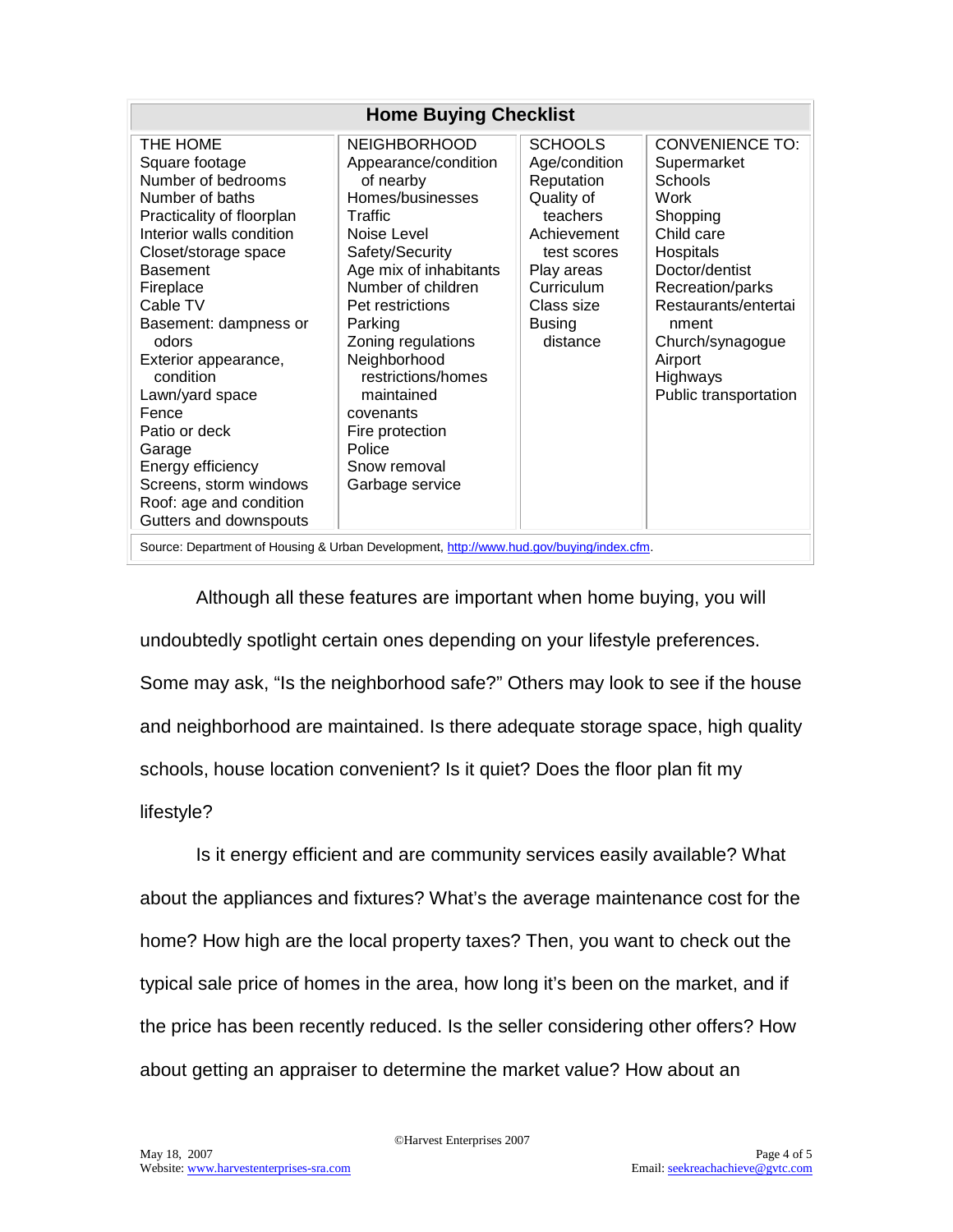inspector to assess the quality and condition of the yard, house exterior, roof and related features, crawl space or basement, attic, electrical system, plumbing system, heating and cooling systems, kitchen and bathroom, and the home as a whole. It just may be worth the cost to insure you don't get any unfortunate surprises after you move in.

Can you now see why it's so important to plan, save, and use a Wish List and Checklist as you hopefully enjoy your home buying adventure!

#### Resources

Bell, W. F. (2001). How to get the best home loan. New York: John Wiley & Sons.

Cauldwell, R. (2001). Inspecting a house. Newton, CT: Taunton.

Carlson Dunlap and Associates. (2004). Inspecting a house. Chicago: Dearborn.

Fields, A., & Fields, D. (2002). Your new house. Boulder, CO: Windsor Peak.

Friedman, J. P., & Harris, J. C. (2001). Keys to mortgage financing and refinancing. Hauppauge, NY: Barron's.

Fannie Mae. (1996). A guide to homeownership. Washington, DC: National Housing Impact Division.

Irwin, R (2004). Home closing checklist. New York: McGraw-Hill.

Irwin, R. (2005). Tips and traps for new home owners. New York: McGraw-Hill.

Lank, E., & Amoruso, D. (2001). The homebuyer's kit. Chicago: Dearborn.

Summers, D. (2003). How to buy your first home. Naperville, IL: Sphinx.

Tribble, M. (2004). My home workbook. New York: Sterling.

Weiss, M., & Reyis, R. (2003). The everything homebuying book. Avon, MA: Adams Media.

Useful Internet Sites:

Consumer Information Center: [www.pueblo.gsa.gov](http://www.pueblo.gsa.gov/) 

Cyberhomes: [www.cyberhomes.com](http://www.cyberhomes.com/)

Fannie Mae: [www.homepath.com](http://www.homepath.com/)

Home Advisor: [www.homeadvisor.com](http://www.homeadvisor.com/)

Manufactured Housing Institute: [www.manufacturedhousing.org](http://www.manufacturedhousing.org/)

Mortgage Bankers Association: [www.mbaa.org](http://www.mbaa.org/)

National Association of Realtors: [www.realtor.com](http://www.realtor.com/)

National Association of Home Builders: [www.BuilderOnline.com](http://www.builderonline.com/)

U. S. Department of Housing and Urban Development: [www.hud.gov](http://www.hud.gov/)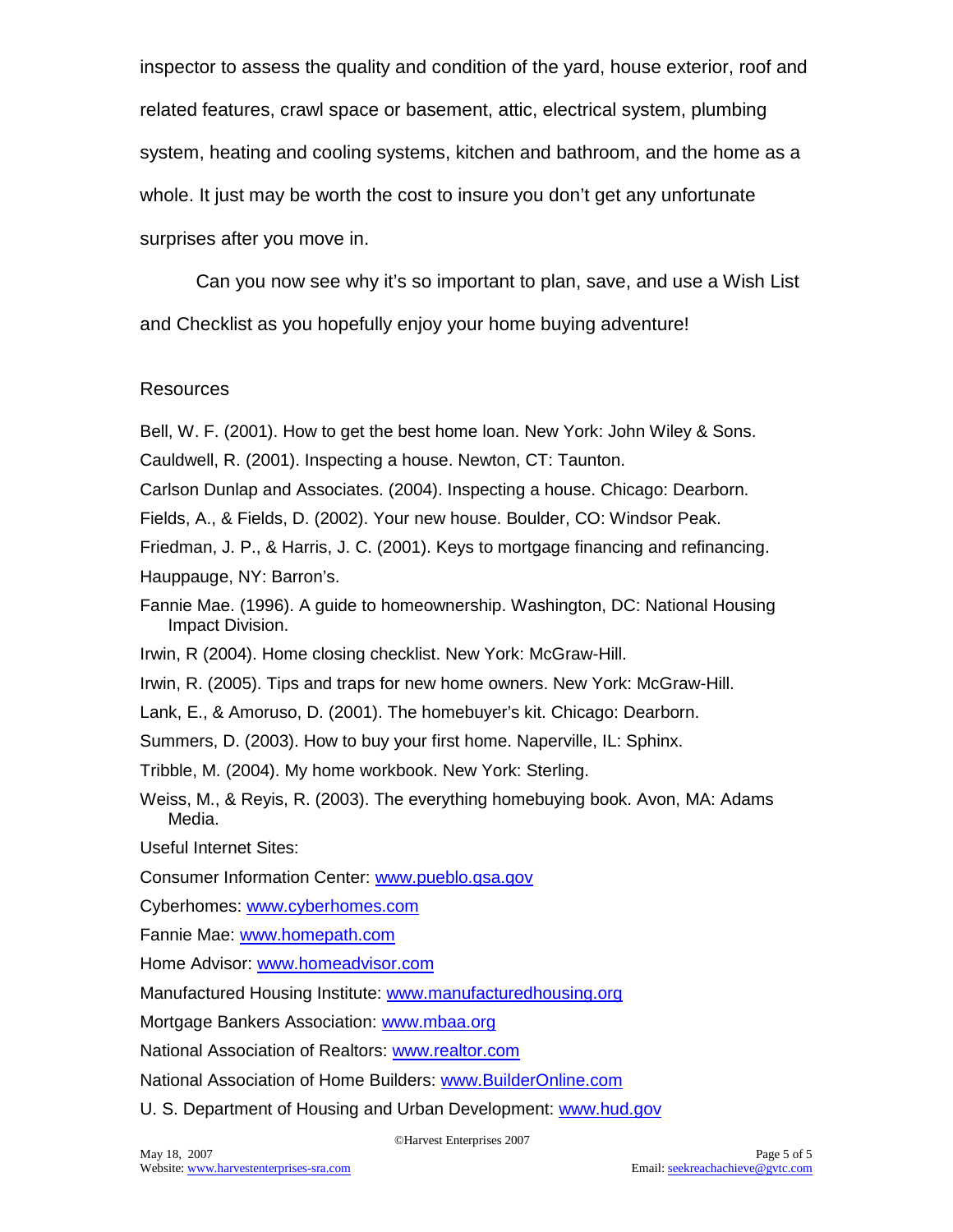

*. . . Life Skills for Today By Sharon L. Benedict MS, ACC*



## **Summer Car Trips—Prep Pointers Home/Vehicle/Possessions Series**

Some of the greatest tips and biggest laughs come when I listen to those two guys, Tom & Ray (or more affectionately called Click & Clack) on Car Talk [www.cartalk.com!](http://www.cartalk.com/) So, while you are on the road this summer traveling Texas and far away places from coast to coast, find out what radio station they are on, and tune in. You won't regret it!

In the meantime, here are some summer time tips before you hit the road. You'll have a lot more fun cruising the scenery rather than risking spending time in an out-of –the-way repair shop somewhere between Kingman and Barstow! Before your summer trip, the Car Care Council and Car Talk offer these prep tips:

- *Check all fluids: antifreeze, engine oil, power steering, brake and transmission fluids, windshield washer solvent.*
- *Check entire cooling system*: radiator, antifreeze/coolant, belts and hoses, cooling fans, heater core and water pump.
- *The transmission*: Are you close to the recommended service interval? Is the fluid nice and clean? Any leaks?

©Harvest Enterprises 2007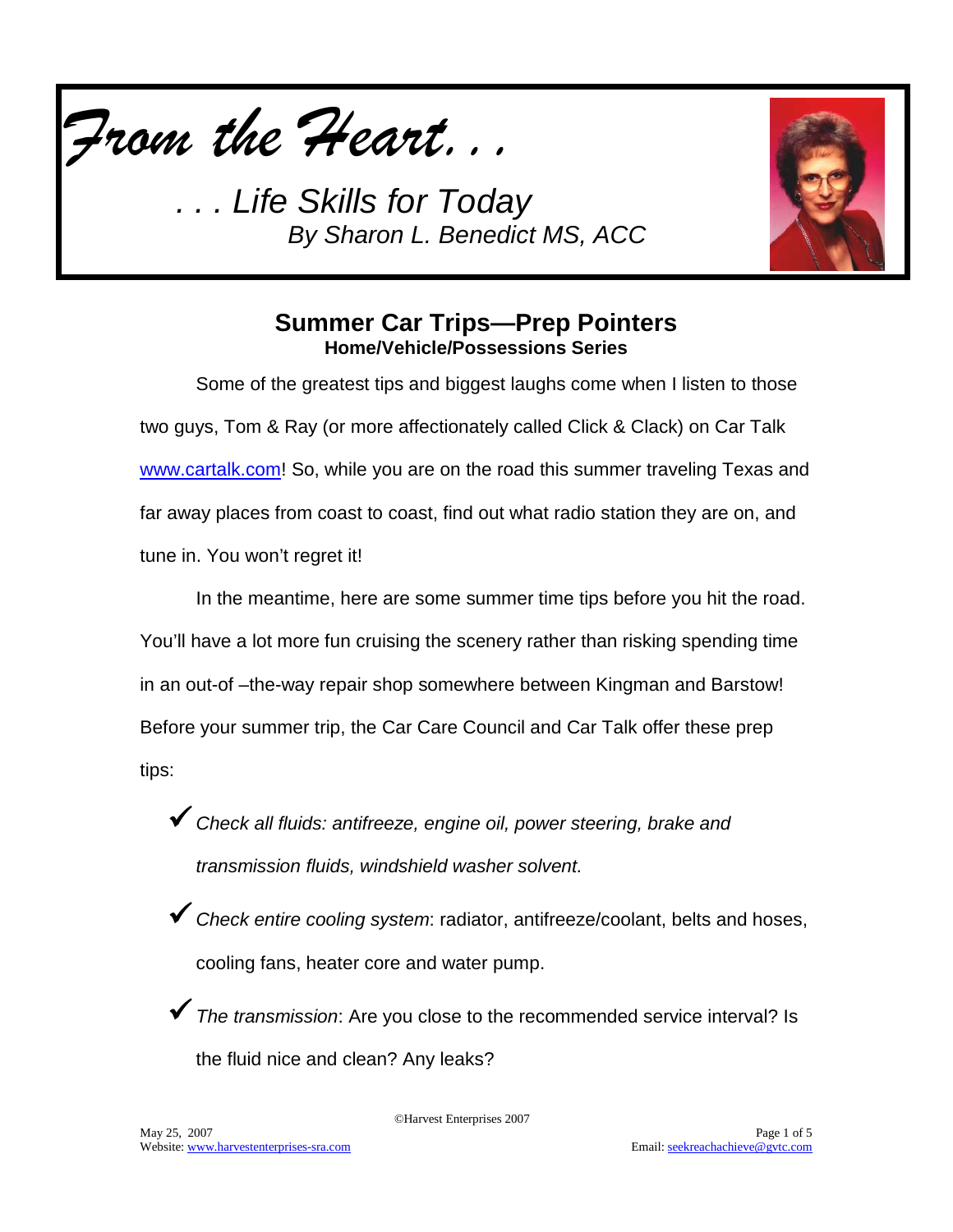- *Check hoses and belts: A failing belt can affect the electrical system, air conditioning, power steering, and cooling system (hoses deteriorate from within).*
- *Check tires:* check tread depth, uneven wear needing wheel alignment, tire pressure, and get a real spare.
- *Check the front end*: check ball joints, tie rod ends and steering components.
- <sup>C</sup>*hange the oil*: Look for leaks, low & dirty oil.
- *Check the air conditioning system*: refrigerant level, compressor clutch and belts.
- *Check vehicle gas caps; worn spark plugs, dirty air filters; inside/outside lighting; wipers*

You may also want to get a classic 1997 car care book, *Lucille's Car Care: Everything You Need to Know from Under the Hood-By America's Most Trusted Mechanic* by Lucille Treganowan. For those of us with very little car savvy, her book goes a long way in conquering the mystery of car lingo.

Although there are no guarantees for missing out on traveling car emergencies, with these pre-trip checkups, you will lessen the chance of costly and possibly dangerous road dangers. You will be much more comfortable knowing you took the time while at home to insure a more trouble-free traveling adventure.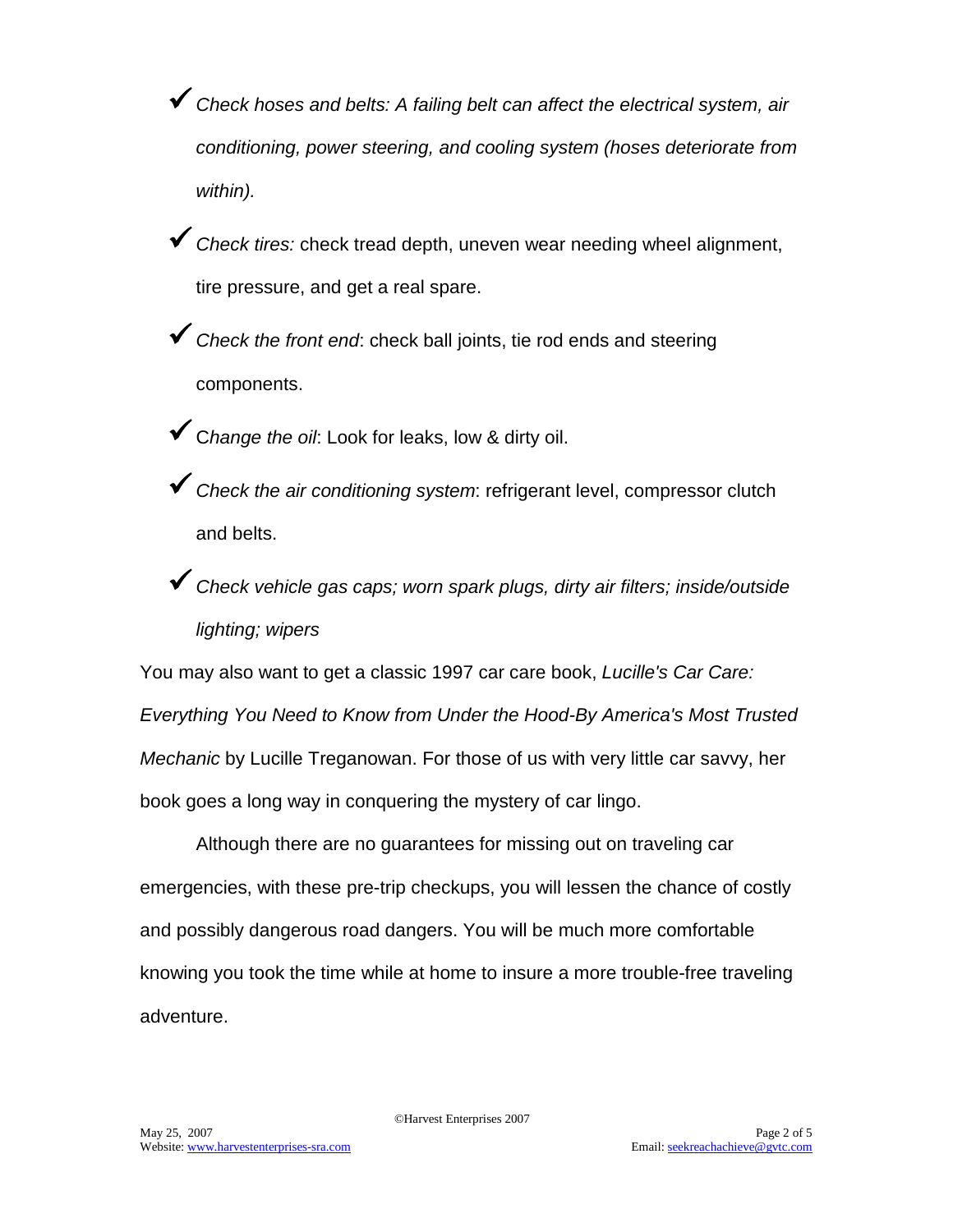One final question before you take off—How do you drive? *Pedal to the Metal?* The Car Care Council stresses that bad driving habits have a major impact on your car, safety, and the environment. These additional tips will help you minimize that negative impact whenever you get behind the wheel.

- *Avoid high speeds.* Fuel efficiency decreases significantly driving over 55 miles/hour, accelerating tire deterioration.
- *Drive smoothly.* It saves gas and lowers emissions. Accelerate slowly; avoid "jackrabbit starts and stops; shift to higher gears at lowest possible speed for standard transmissions; accelerate gently for automatic transmissions. Use overdrive and cruise control at appropriate speeds.
- *Avoid lengthy idling that wastes gas*. Don't start car until ready to go; keep winter engine warm-ups brief. Turn off the engine when not moving for an extended time period (e.g. in stalled traffic or long line).
- *Don't rev the engine; it wastes gas.* Revving the engine can overheat and damage catalytic converter; and dump gas on the cylinder walls, increasing engine wear.
- *Minimize drag*. Drag reduces fuel efficiency. Driving with the windows open, using permanently affixed roof- or rear-mounted racks, and carrying heavy loads increase vehicle drag.
- *Keep tires properly inflated.* Under inflated tires decrease gas mileage and shorten tire life. Follow tire pressure instructions on driver inside door edge or if located on door post, glove compartment door, or fuel door.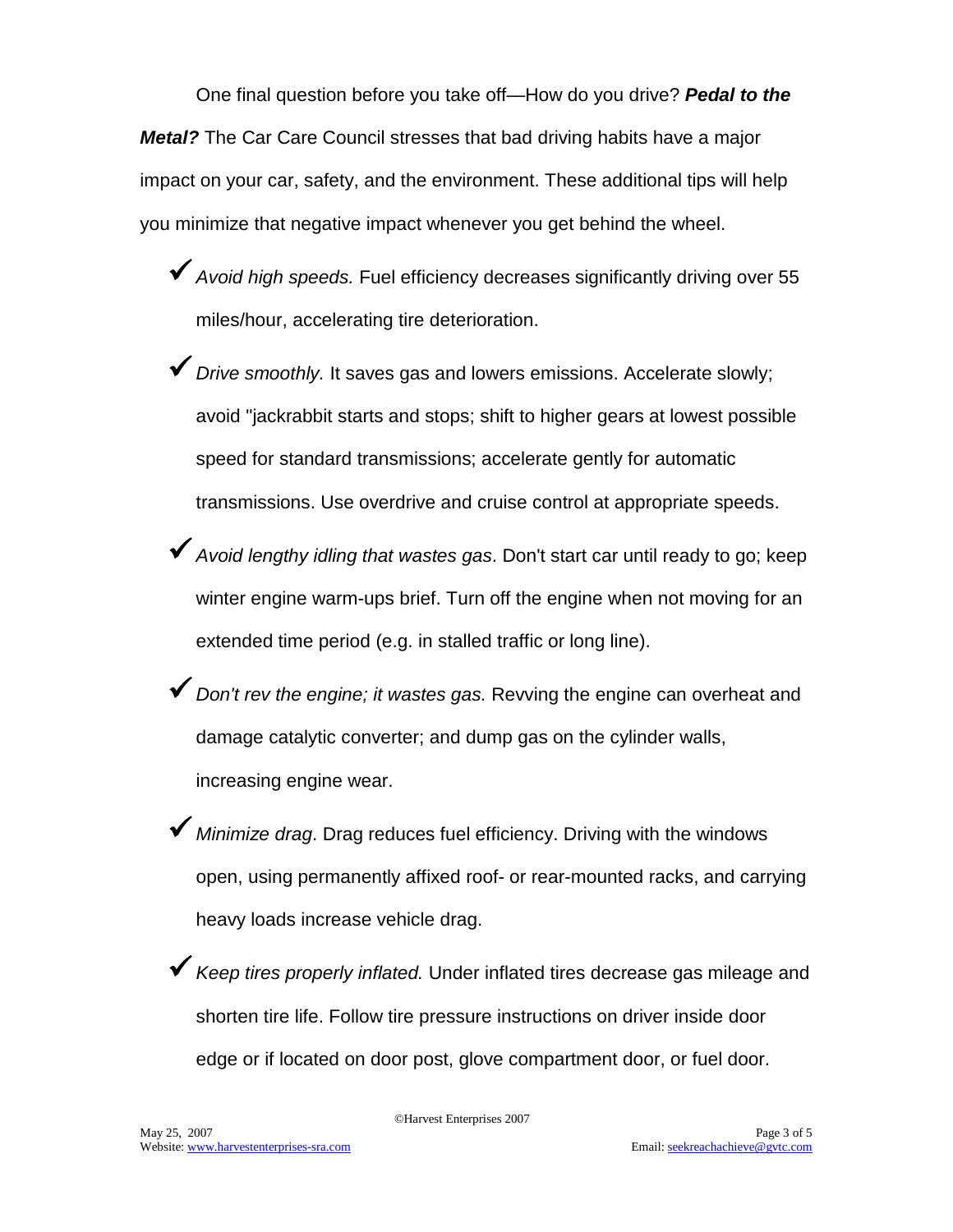Consult owner's manual, vehicle manufacturer, tire manufacturer, or local tire dealer.

- *Check pressure in all four tires every two weeks*, when tires are cold and sitting for at least 3 hours; use accurate hand-held air pressure gauge (service stations pumps may be inaccurate).
- Have an *Emergency Road Kit* handy at all times.
- *Avoid rough roads and potholes* to prevent wheel misalignment and reduced fuel efficiency.
- *Make fewer trips in your vehicle, consolidate errands, car pool, ride mass transit* to reduce emissions and fuel consumption; drive during off-peak hours to lessen time on road and stop-start driving. Have fun *riding your bike, inline skate*.

The Council asks us to *"Remember, paying attention to our vehicle's maintenance can extend the life of the car, improve air quality, reduce negative health impacts due to emission pollutants, and save money."*

The American Lung Association reports vehicles on the road create more than 25% of all air pollution nationwide. Caring for your car can also reduce car emissions by more than half. Their motto is therefore *"Tuned Engines Mean Cleaner Air.* You can get more information from the ALA by requesting their brochures on air pollution and proper vehicle maintenance, Car Care and Clean Air, and Get a Check-up for Your Car.

As Americans who love their car and the ease of taking a drive whenever the mood strikes, we forget how it impacts our air, environment, and health. I encourage